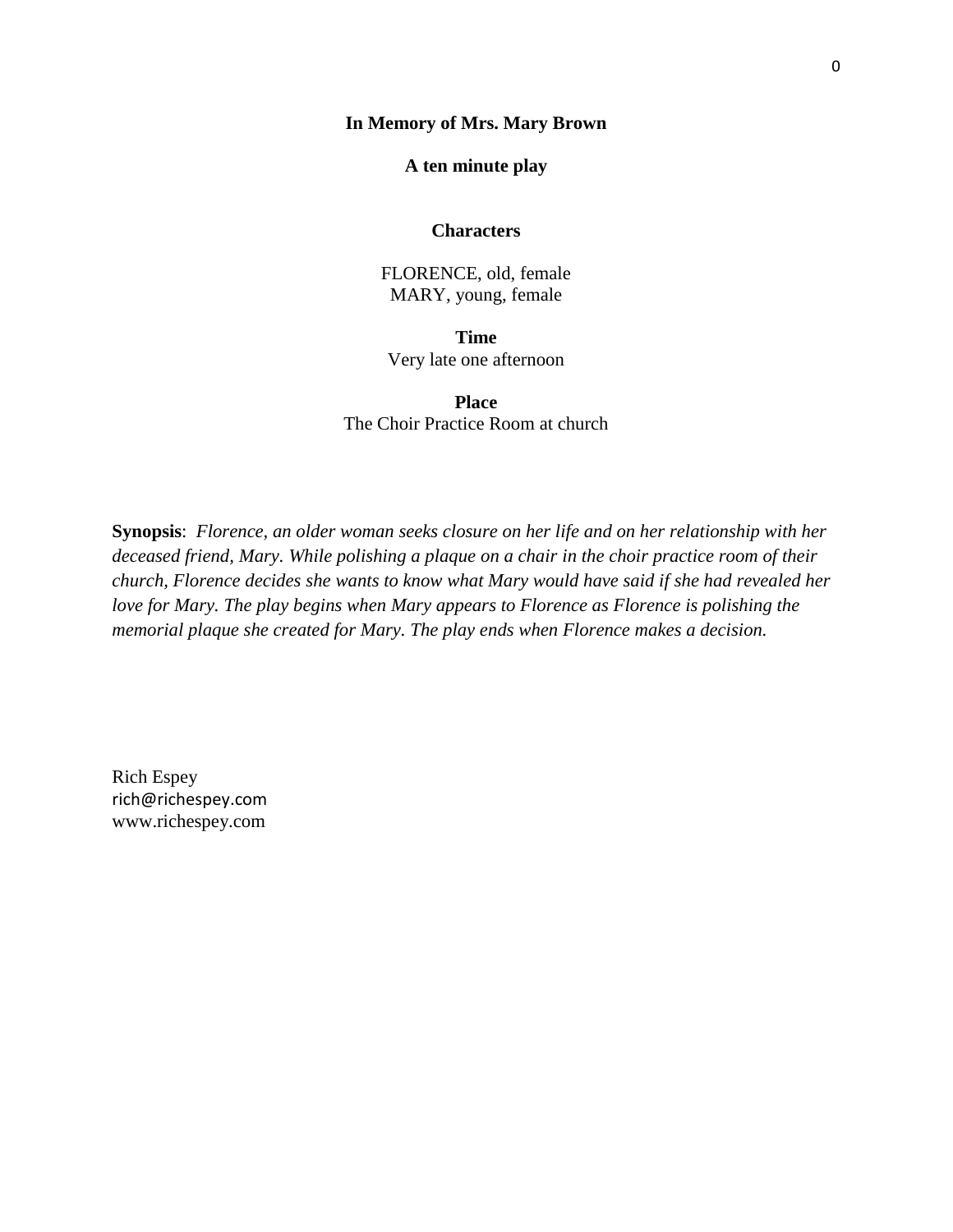#### **In Memory of Mrs. Mary Brown**

### **A ten minute play**

*Lights up on FLORENCE, polishing a small brass plaque on the back of a chair, which we probably do not see. But we can see FLORENCE working. We are in a church choir practice room.* 

#### **FLORENCE**

(*Singing a hymn*) Be strong and valiant for the truth. Resist the tempter's luring power. Shun all the avenues of sin, And trust in God each day and hour.

*A young MARY is there. She reads the plaque.*

#### **MARY**

"In Memory of Mrs. Mary Brown, from Mrs. Florence Gray." Beautiful. Humble.

#### **FLORENCE**

**MARY**

Tarnished.

Barely.

#### **FLORENCE**

**MARY**

Only two months, and already.

Seventh time you've polished it.

#### **FLORENCE**

Unrelenting oxidation.

#### **MARY**

You should see what six months of decay has done to me.

## **FLORENCE**

You look wonderful.

**MARY** (*trying to see her refection in the plaque*) I can't tell.

## **FLORENCE**

Doing the best I can. Not a mirror.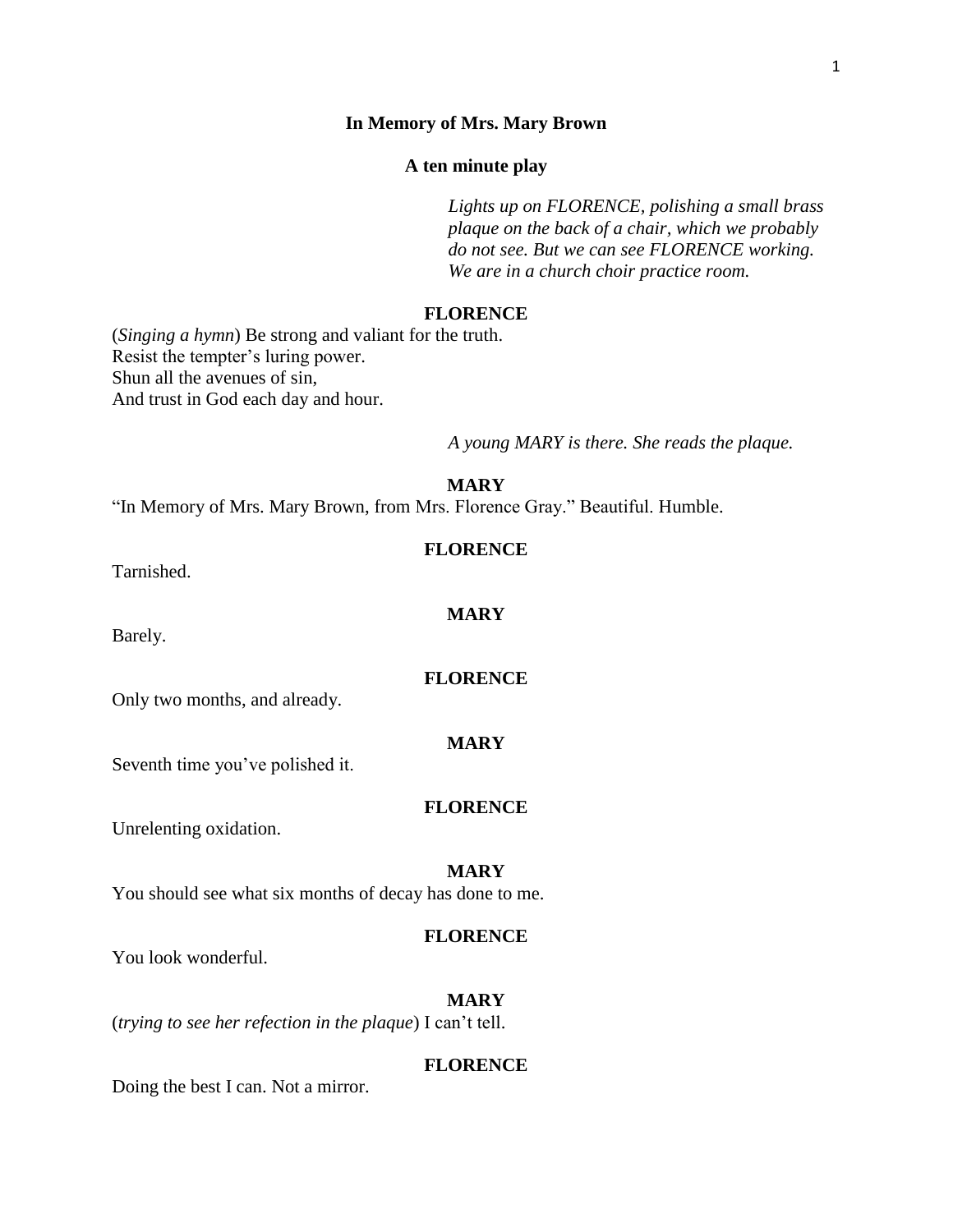|                                        | <b>MARY</b>                                                                                                     |
|----------------------------------------|-----------------------------------------------------------------------------------------------------------------|
| Humble, right. When you're gone        |                                                                                                                 |
| Not gone yet.                          | <b>FLORENCE</b>                                                                                                 |
| When you can't come to polish any more | <b>MARY</b>                                                                                                     |
| Cathy promises to take over for me.    | <b>FLORENCE</b>                                                                                                 |
| Dutiful daughter.                      | <b>MARY</b>                                                                                                     |
| Loving daughter.                       | <b>FLORENCE</b>                                                                                                 |
| Same thing?                            | <b>MARY</b>                                                                                                     |
| Hardly.                                | <b>FLORENCE</b>                                                                                                 |
| I wouldn't know.                       | <b>MARY</b>                                                                                                     |
| Didn't mean to wound.                  | <b>FLORENCE</b>                                                                                                 |
| Oh no, no. I thank you for my legacy.  | <b>MARY</b>                                                                                                     |
|                                        | <b>FLORENCE</b><br>Made Cathy promise to pass it along to her kids. Et cetera. You will shine brightly forever. |
| Thank you. What about you?             | <b>MARY</b>                                                                                                     |
| $Oh$ me                                | <b>FLORENCE</b>                                                                                                 |

Oh, me.

# **MARY**

Who will plaque a choir room chair for you?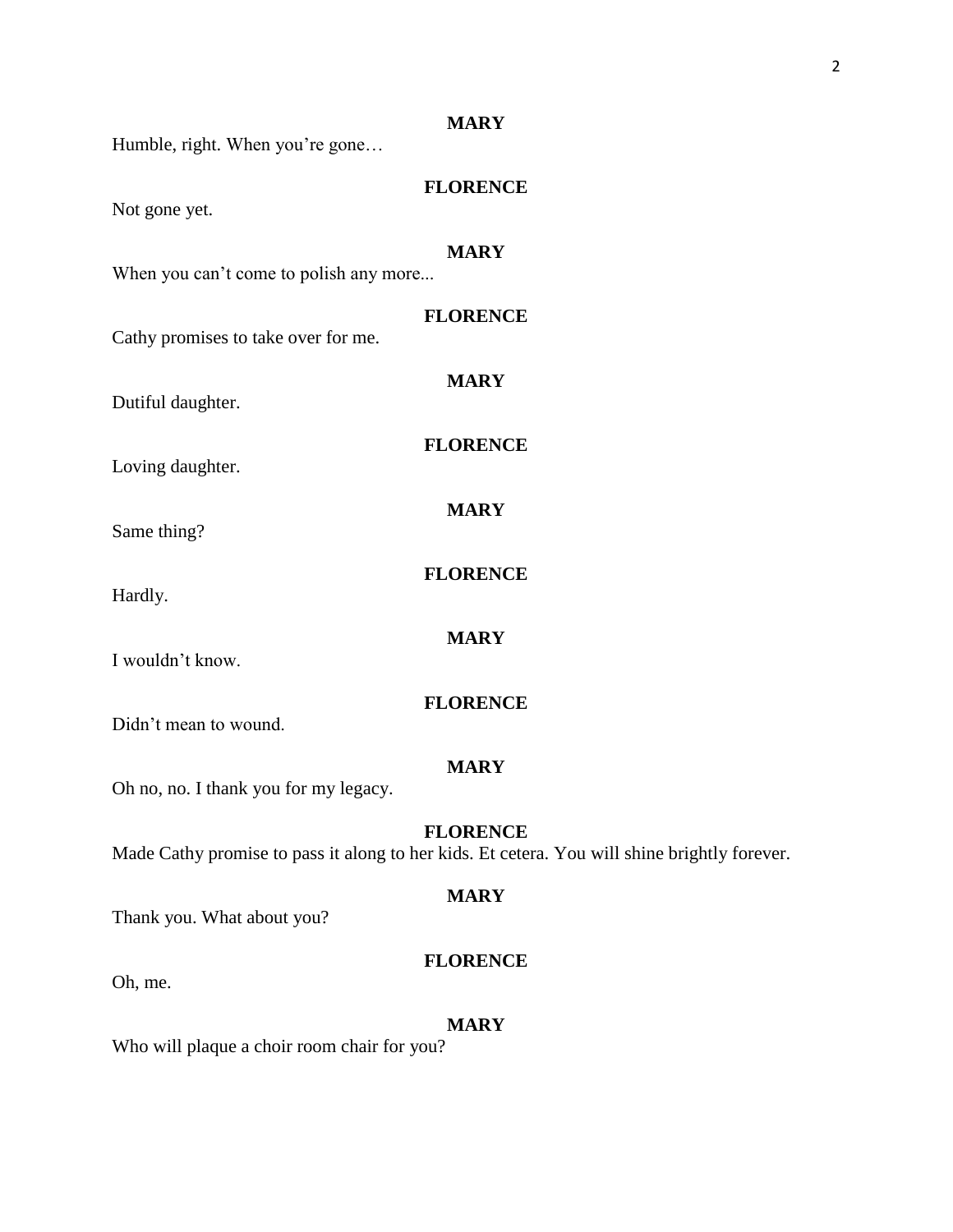## **FLORENCE**

Not about me.

## **MARY**

I would have done the same for you, you know. "In memory of Mrs. Florence Gray, from Mrs. Mary Brown."

## **FLORENCE**

Do believe you would have.

## **MARY**

I can almost see myself now. That is so thoughtful of you to remember me looking like this.

## **FLORENCE**

Full of thought.

## **MARY**

I was a sight at seventy-five. Smoking. Lord, I always said my older self would forgive my younger self if I got cancer but I could not forgive myself for what the cigarettes did to my face.

## **FLORENCE**

Don't see it.

#### **MARY**

**FLORENCE**

Bill saw it. Kiss kiss. "I thought the fiftieth anniversary was gold, not leather."

| Bill.                       |                 |
|-----------------------------|-----------------|
| Bill.                       | <b>MARY</b>     |
| Did you know?               | <b>FLORENCE</b> |
| Know?                       | <b>MARY</b>     |
| Never mind.                 | <b>FLORENCE</b> |
| I mind.                     | <b>MARY</b>     |
| Did you know he didn't cry? | <b>FLORENCE</b> |
|                             |                 |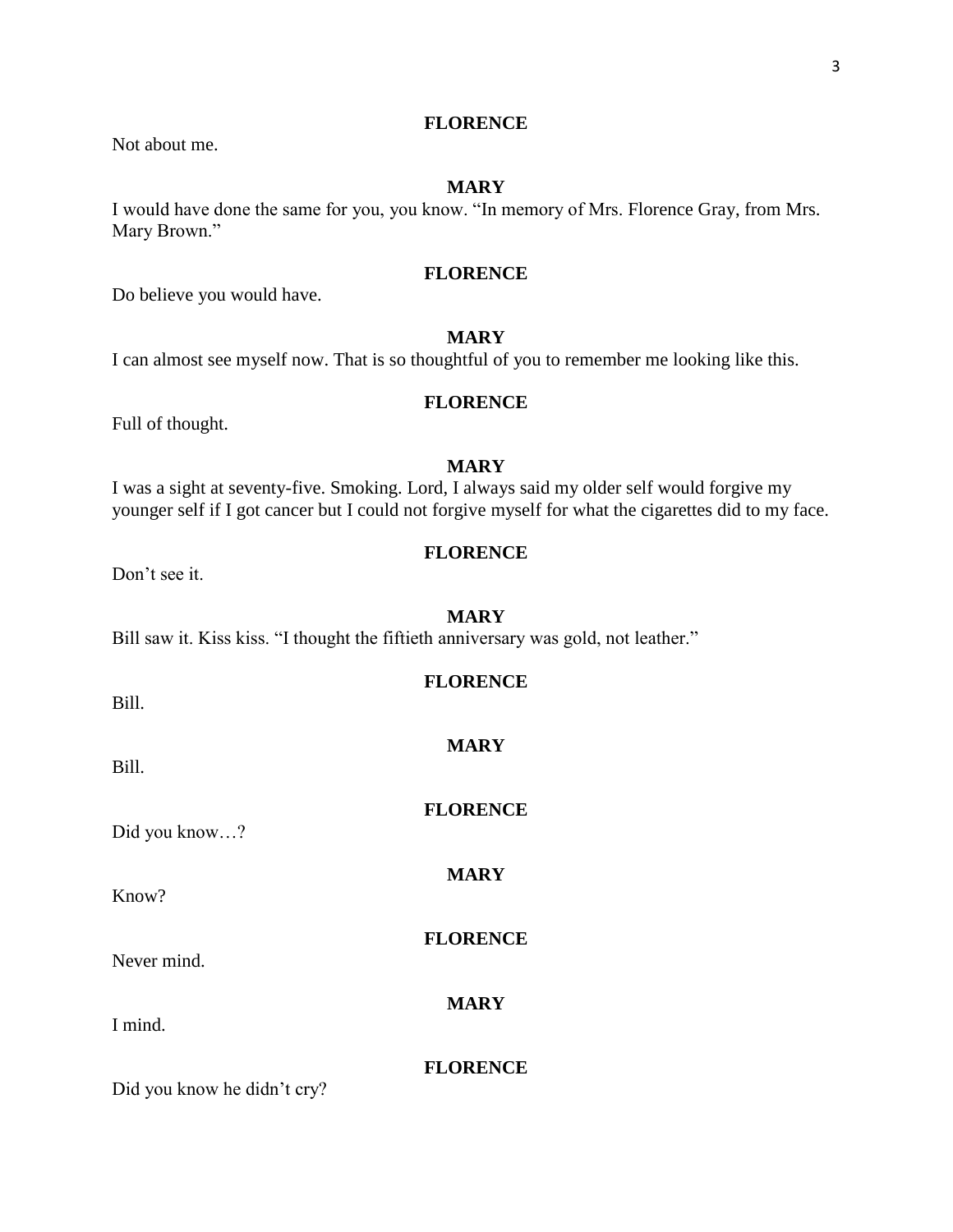Not surprised.

## **FLORENCE**

Not that I saw. He might have cried. Later.

## **MARY**

I doubt he cried. I wouldn't have cried if I were him. The skin on your ankles splits at the end. It oozes pus, fluid. He had to wear rubber gloves to patch it up.

### **FLORENCE**

I patched you up once, too. At the end. Gloveless.

## **MARY**

Why should he cry?

Gloveless.

Loveless.

#### **FLORENCE**

I patched you up. You were out of it. Bill was…

Out of it, too?

#### **FLORENCE**

**MARY**

Tired out.

## **MARY**

Ed will plaque you. "In Memory of Mrs. Florence Gray, from Mr. Ed Gray."

### **FLORENCE**

So formal.

Exactly what you wrote for me.

#### **FLORENCE**

**MARY**

Well that's different.

#### **MARY**

How so?

# **MARY**

**FLORENCE**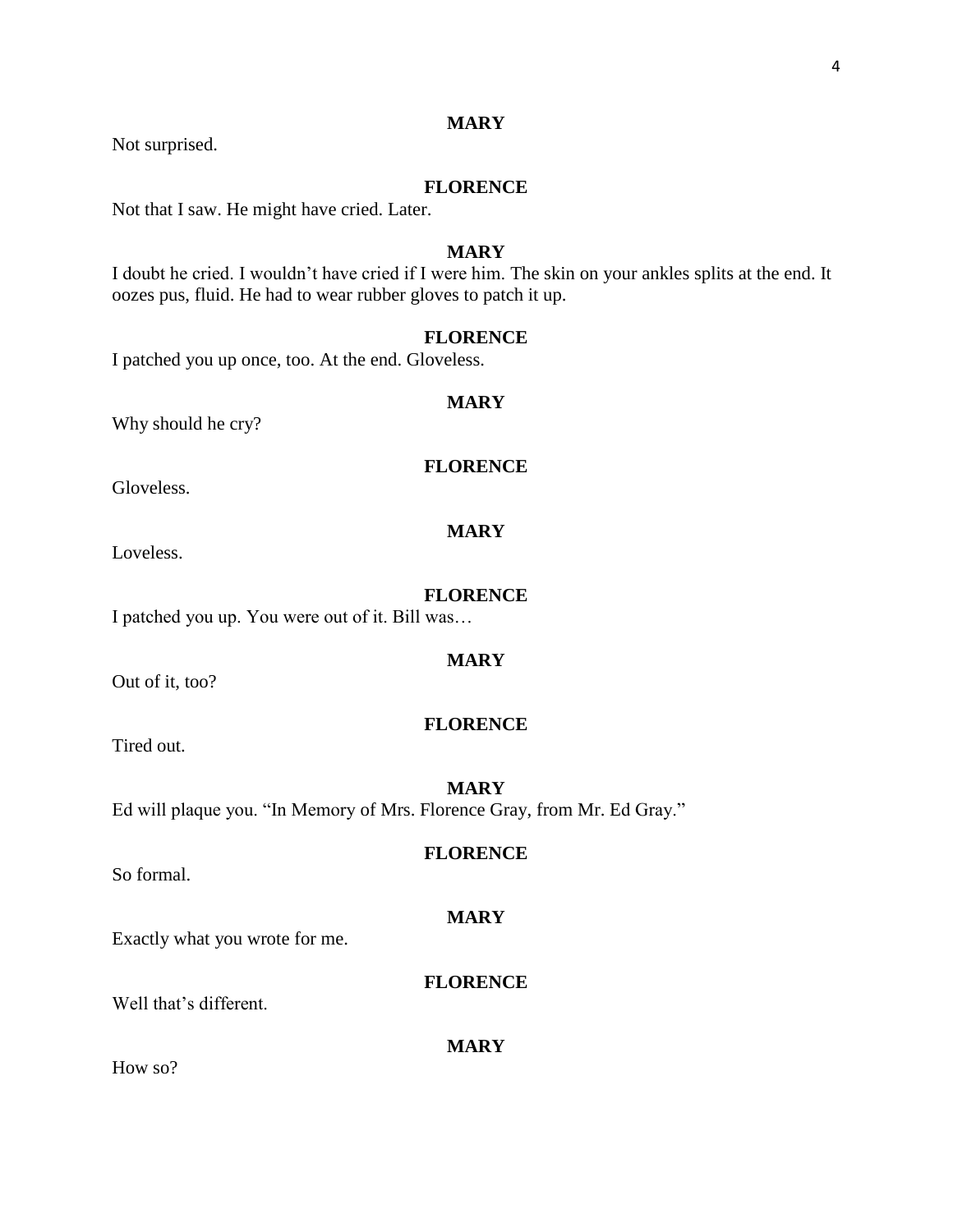## **FLORENCE**

A husband's words…

## **MARY**

What words would you have him hurl to the universe?

## **FLORENCE**

In memory of my loving wife Florence...In memory of Florence from her loving husband Ed.

## **MARY**

**FLORENCE**

Please.

How dare you!

## **MARY**

Cut the crap.

## **FLORENCE**

It's cut.

## **MARY**

**FLORENCE**

**MARY**

There'll be no plaque. Just a tombstone. Florence Gray. May eleventh, nineteen thirty -

# He's going first.

Says who?

## **FLORENCE**

Oh, he's going first.

## **MARY**

Cut the crap. You deserve a plaque.

## **FLORENCE**

Already have one. "In Memory of Mrs. Mary Brown, from Mrs. Florence Gray."

## **MARY**

Your own.

## **FLORENCE**

That is mine. I had it made.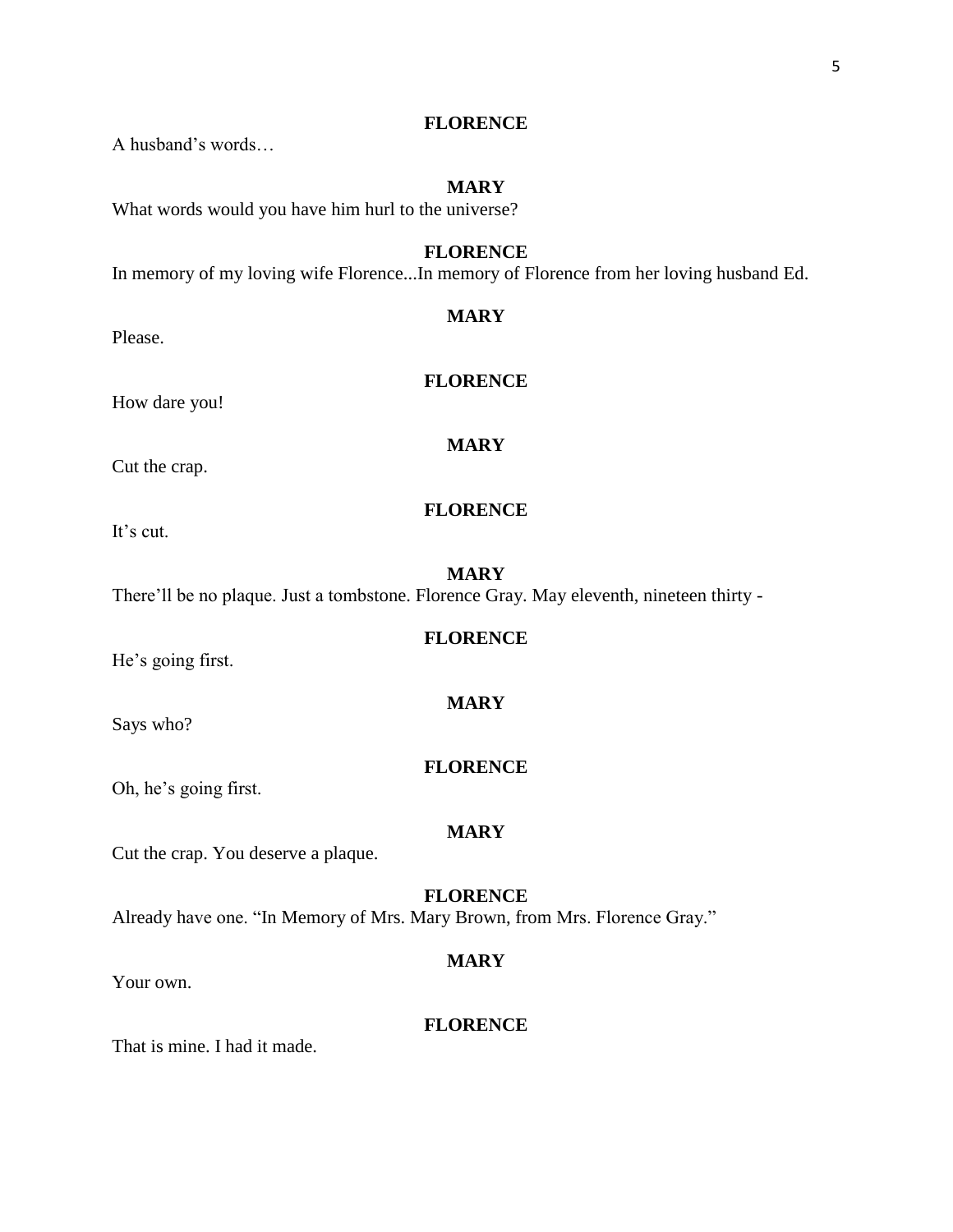I mean -

## **FLORENCE**

I know what you mean.

#### **MARY**

I guess Cathy is your plaque. And her kids.

### **FLORENCE**

Kids aren't everything. They'll be gone, too.

#### **MARY**

Kind of you to say.

## **FLORENCE**

Not being kind.

## **MARY**

But that is our purpose. A purpose I did not fulfill.

## **FLORENCE**

"What does the Lord require of you but to do justice, to love kindness, and to walk humbly with your God?" You did that, Mary Brown.

## **MARY**

I suppose.

#### **FLORENCE**

And what did I do?

#### **MARY**

The same. You did. You walked humbly with our God.

#### **FLORENCE**

A humble plaque.

## **MARY**

Too humble.

#### **FLORENCE**

Too humble?

## **MARY**

Young Mary Brown. First alto. Third chair from the right. This very room.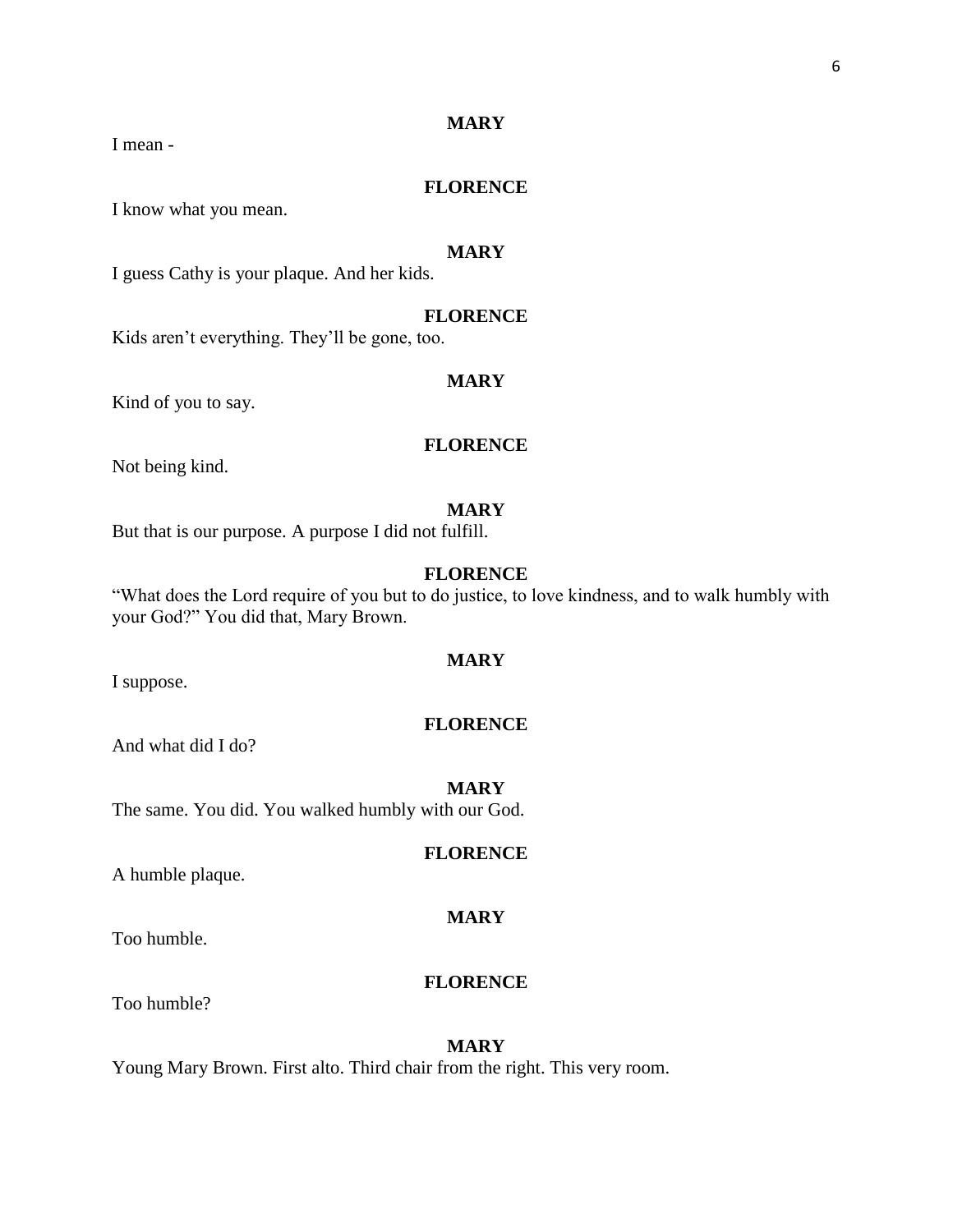## **FLORENCE and MARY**

(*Singing from hymnals*) Be strong and valiant for the truth. Resist the tempter's luring power. Shun all the avenues of sin, And trust in God each day and hour.

## **FLORENCE**

I feel so sorry for you altos.

## **MARY**

Sorry?

#### **FLORENCE**

We sopranos get the melody. Altos…thankless.

#### **MARY**

We make it sound complete. Nobody really hears us. But if we weren't there, they'd sure know.

Mary.

## **FLORENCE**

**MARY**

**FLORENCE**

**MARY**

Florence.

Is it always just hymns?

What else would it be?

There's more than hymns.

### **FLORENCE**

Not in this church.

#### **MARY**

Maybe if we ask politely. Or maybe we just start singing on our own. You and me?

*Now. FLORENCE is old again.*

#### **FLORENCE**

If I could have...when you were then, as I see you now...if I could have said to you, "Walk with me Mary Brown. Walk humbly through your life with me and only me…" What would you have said?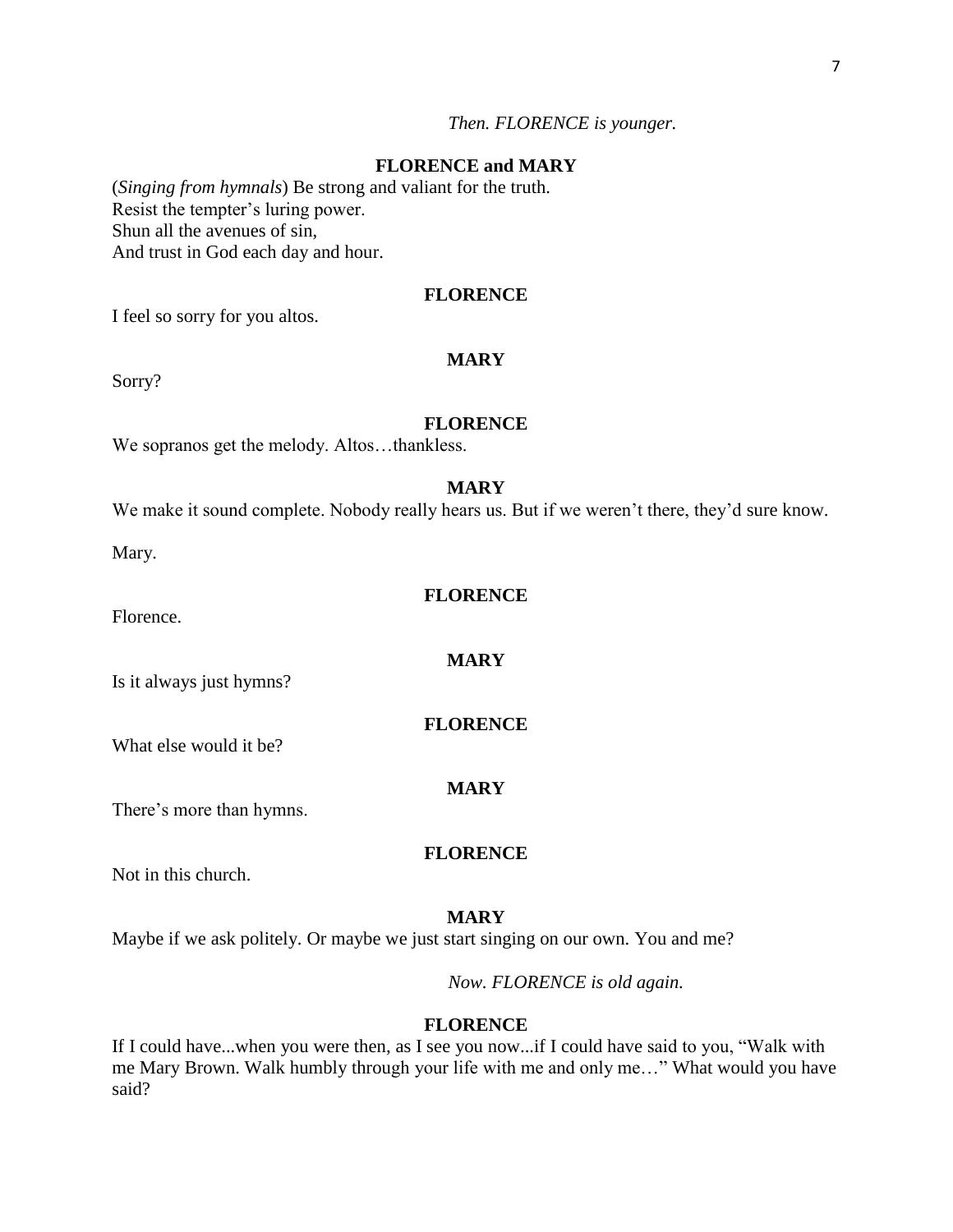I know what you want me to say.

## **FLORENCE**

Say, "I will walk humbly through my life with you, Florence Gray. We will say goodbye to the Brown and the Gray. We will be Mary and Florence Fountain. Mary Flo Fountain! Two women, one soul, one life. Come what may."

| <b>MARY</b> |  |
|-------------|--|
|             |  |
|             |  |
|             |  |

**FLORENCE**

Then say it.

I could say that.

**MARY**

I could say it and you would be…

Happy?

## **MARY**

**FLORENCE**

Remorseful.

**FLORENCE**

No.

## **MARY**

You polish a plaque that says only "In Memory of Mrs. Mary Brown, by Mrs. Florence Gray."

#### **FLORENCE**

I couldn't say it then. But if I had said it...

## **MARY**

You will never know.

#### **FLORENCE**

Tell me that you would have said, "Yes."

## **MARY**

You will never know.

#### **FLORENCE**

Tell me!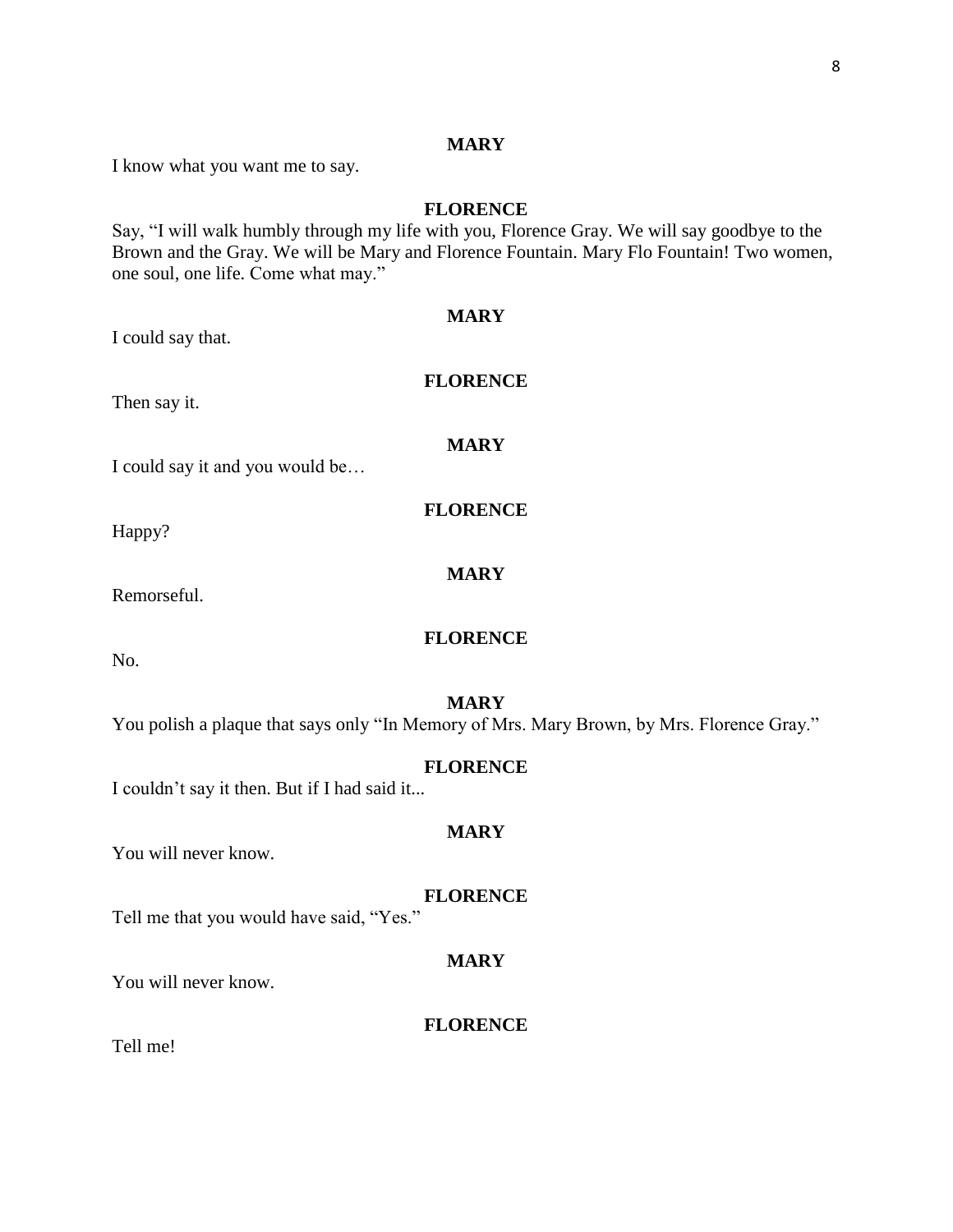Fine. Words hurled to the universe… "I will walk humbly through my life with you, Florence Gray. We will say goodbye to the Brown and the Gray. We will be Mary and Florence Fountain. Mary Flo Fountain! Two women, one soul, one life. Blah blah blah."

## **FLORENCE**

Don't blah blah blah! It was never blah blah blah.

*FLORENCE hurls a hymnal. It falls open. A choir sings another verse of the same hymn.* 

## **FLORENCE and MARY**

He is our Rock, our Tower high, And to the meek he giveth Grace; To love with hearts that open wide And see the joy upon His face.

#### **FLORENCE**

Could there have been an Ed-less, Bill-less, guiltless life and a different gloveless loveless end?

#### **MARY**

And a different plaque.

#### **FLORENCE**

And an honest plaque. "In loving memory of my // Fountain of Joy, Mary -

#### **MARY**

But this is the humble plaque there is. The humble stumble plaque there is. "In Memory of Mrs. Mary Brown, from Mrs. Florence Gray." Cathy will stop coming to polish.

#### **FLORENCE**

She promised.

#### **MARY**

Cut the crap.

#### **FLORENCE**

Cut.

## **MARY**

Cathy will stop coming to polish unless she knows.

*FLORENCE polishes as if her life depends on it.*

Be strong and valiant for the truth.